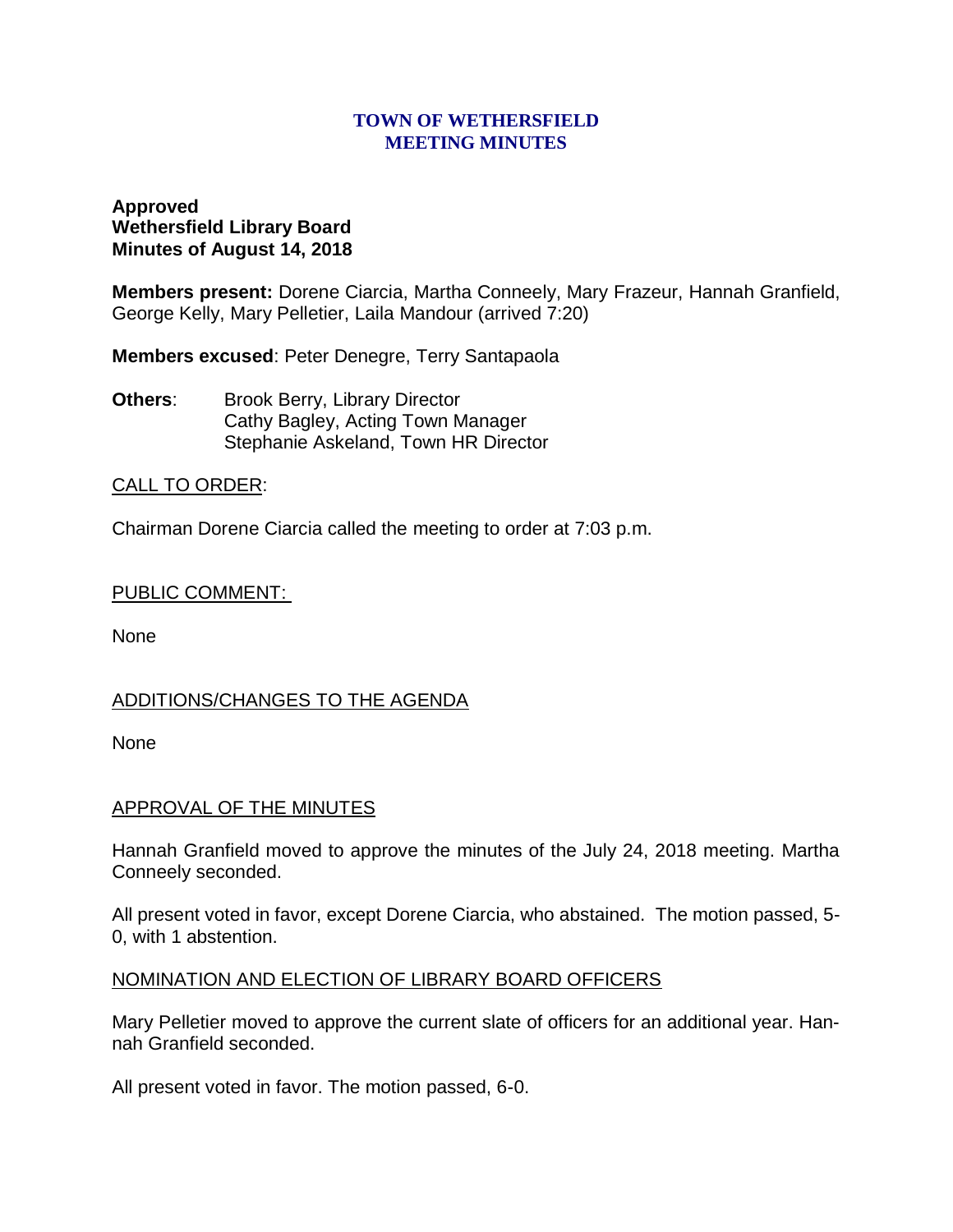Town Of Wethersfield Meeting Minutes Page 2

#### FRIENDS OF THE LIBRARY

No report

# TOWN COUNCIL REPORT

No report.

### EXECUTIVE SESSION

Mary Frazeur moved to go into executive session to discuss union negotiations, and to invite Brook Berry, Cathy Bagley, and Stephanie Askeland into the executive session. Martha Conneely seconded.

All present voted in favor. The motion passed, 6-0.

The Board went into executive session at 7:18 p.m. and came out of executive session at 7:39 p.m.

### LIBRARY BOARD CHAIRMAN'S REPORT/OUTREACH COMMITTEE REPORT

Dorene reported that the Library will again have a table at the Cornfest. A signup sheet was distributed.

### LIBRARY DIRECTOR'S REPORT

Brook reported that she attended a meeting on the opioid crisis. The summer reading program was a success. Brook also reported on the recent leak. It did not affect the public areas of the Library. Finally, work is proceeding on the photo display project.

### FINANCE COMMITTEE REPORT

Brook reported on the status of the FY 2017-2018 and 2018-2019 budgets. Due to retirements and resignations, the past year's budget resulted in unexpended funds. The Town Council will vote on year-end budget transfers at its next meeting. Brook suggested potential transfers to the Library's compensated absences and reserve accounts, and to the Town's general fund balance.